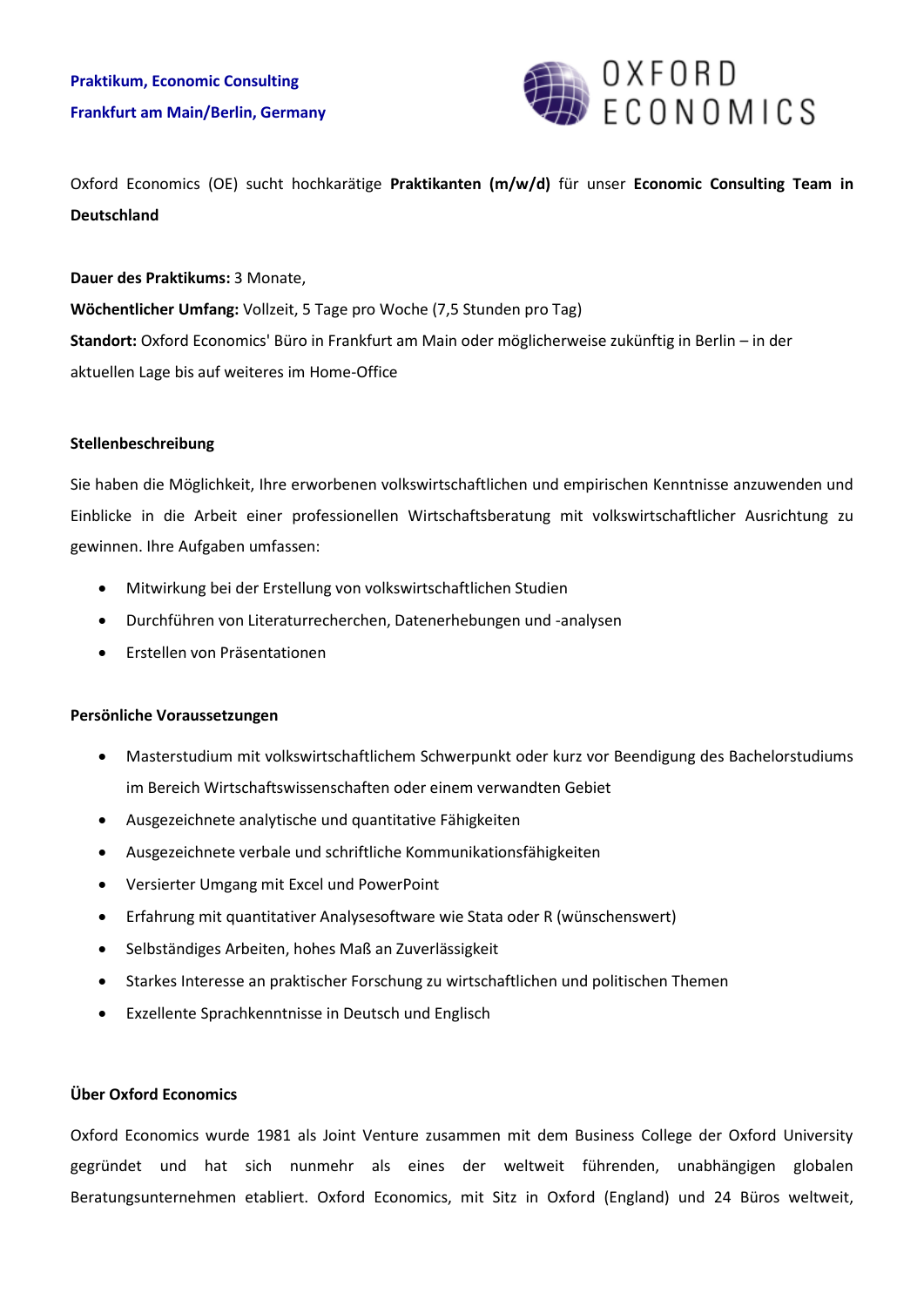beschäftigt über 450 Vollzeitangestellte, darunter mehr als 350 Ökonom\*innen, Branchenexpert\*innen und Wirtschaftsredakteur\*innen. Wir verfügen somit über eines der größten Teams an Ökonom\*innen weltweit. Unsere hochqualifizierten Expert\*innen sind spezialisiert auf die Bereiche Research, Impact Analysen und Thought Leadership und besitzen langjährige Erfahrung in ökonometrischen Modellierungen, Szenario- und Wirkungsanalysen, Marktumfragen, Fallstudien und gezielten Expertenpanels.

Mit unseren Berichten, Prognosen und Analyseinstrumenten decken wir über 200 Länder, 250 Branchen sowie 7.000 Städte und Regionen ab. Dank unserer erstklassigen globalen Wirtschafts- und Branchenmodelle sowie unserer Analysetools sind wir in der Lage, externe Markttrends zu prognostizieren und ihre wirtschaftlichen und gesellschaftlichen Auswirkungen zu bewerten.

Oxford Economics fungiert als wichtiger Berater für Entscheidungsträger in Unternehmen und öffentlichen Institutionen. Zu unseren Kund\*innen zählen weltweit über 1.500 internationale Organisationen, darunter führende multinationale Unternehmen und Finanzinstitute, Behörden und Wirtschaftsverbände sowie renommierte Universitäten, Beratungsunternehmen und Think Tanks.

## **Wie bewerbe ich mich**

Um sich für die Stelle zu bewerben, reichen Sie bitte einen Lebenslauf, einen aktuellen Notenauszug sowie etwaige Praktikumszeugnisse und ein Anschreiben ein, in dem Sie darlegen, warum Sie sich bei uns bewerben, wie Sie die personenspezifischen Voraussetzungen erfüllen und welche relevante Erfahrungen Sie für die Stelle mitbringen.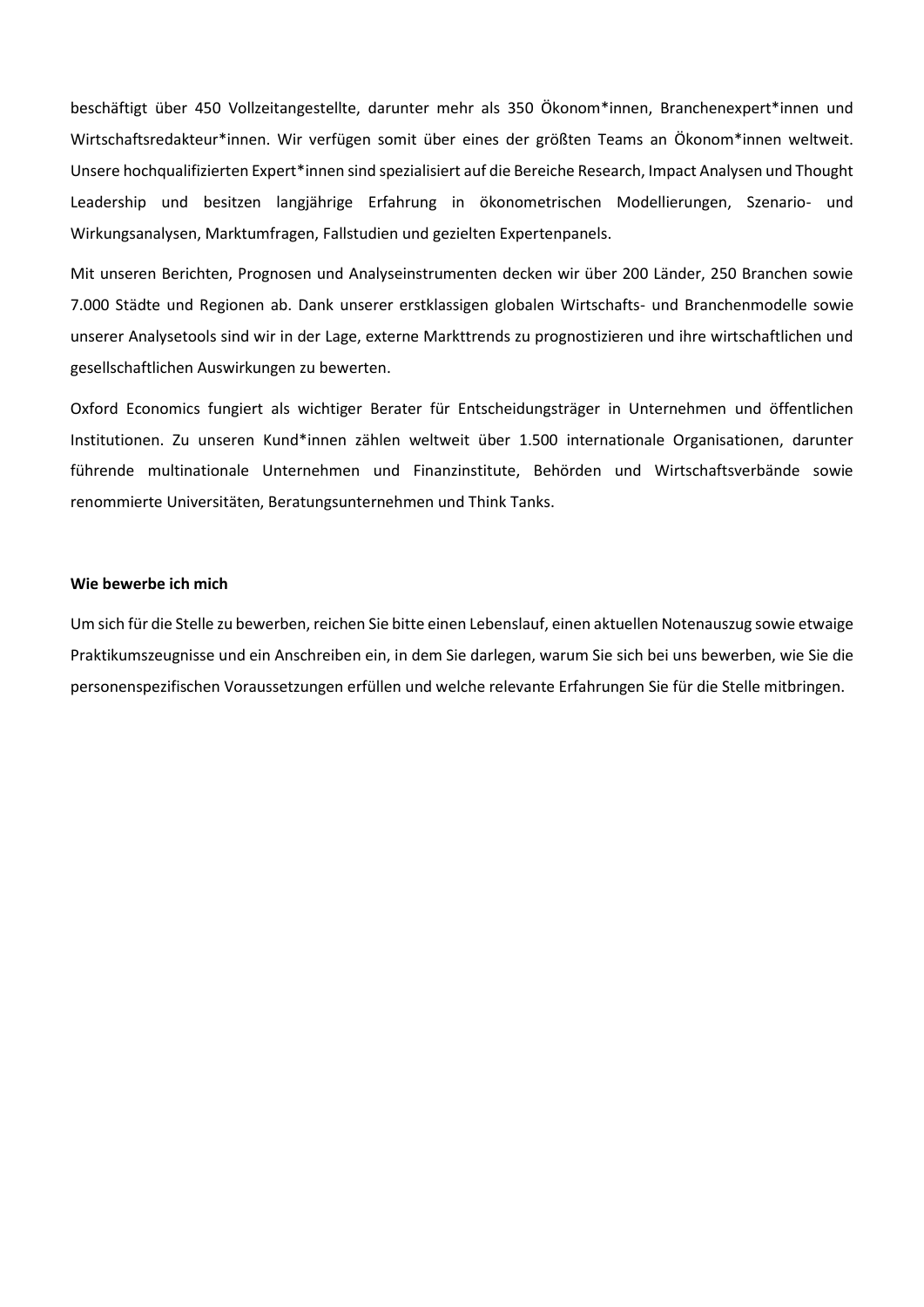

Oxford Economics (OE) is seeking a high-caliber **intern** for our **German Economic Consulting team**

**Duration of Internship:** 3 months

**Weekly Work Schedule:** Full-time, 5 days per week (7.5 hours a day) **Location**: Oxford Economics' Frankfurt or potential future Berlin office - remote work until health conditions permit in-office gatherings

# **Specific Responsibilities**

You will have the chance to apply your acquired economic knowledge and gain insight into the work of a professional economic consulting team. Your responsibilities will be:

- Assist in the production of economic research
- Conduct literature research, data gathering and data analysis
- Assemble presentations

# **Candidate Requirements**

- Current enrollment in a Master program in economics or the final year of a Bachelor program in economics or an equivalent field
- Excellent analytical and quantitative skills
- Excellent verbal and written communication skills
- Ability to use Excel and PowerPoint
- Experience with quantitative analysis software such as Stata or R (desirable)
- Ability to work with minimum supervision, high reliability
- Strong interest in practical research on economic and public policy issues
- Strong German and English language skills

# **About Oxford Economics**

Oxford Economics was founded in 1981 as a commercial venture with Oxford University's business college to provide economic forecasting and modelling to UK companies and financial institutions expanding abroad. Since then, we have become one of the world's foremost independent global advisory firms, providing reports, forecasts and analytical tools on more than 200 countries, 250 industrial sectors, and 7,000 cities and regions. Our best-ofclass global economic and industry models and analytical tools give us an unparalleled ability to forecast external market trends and assess their economic, social and business impact.